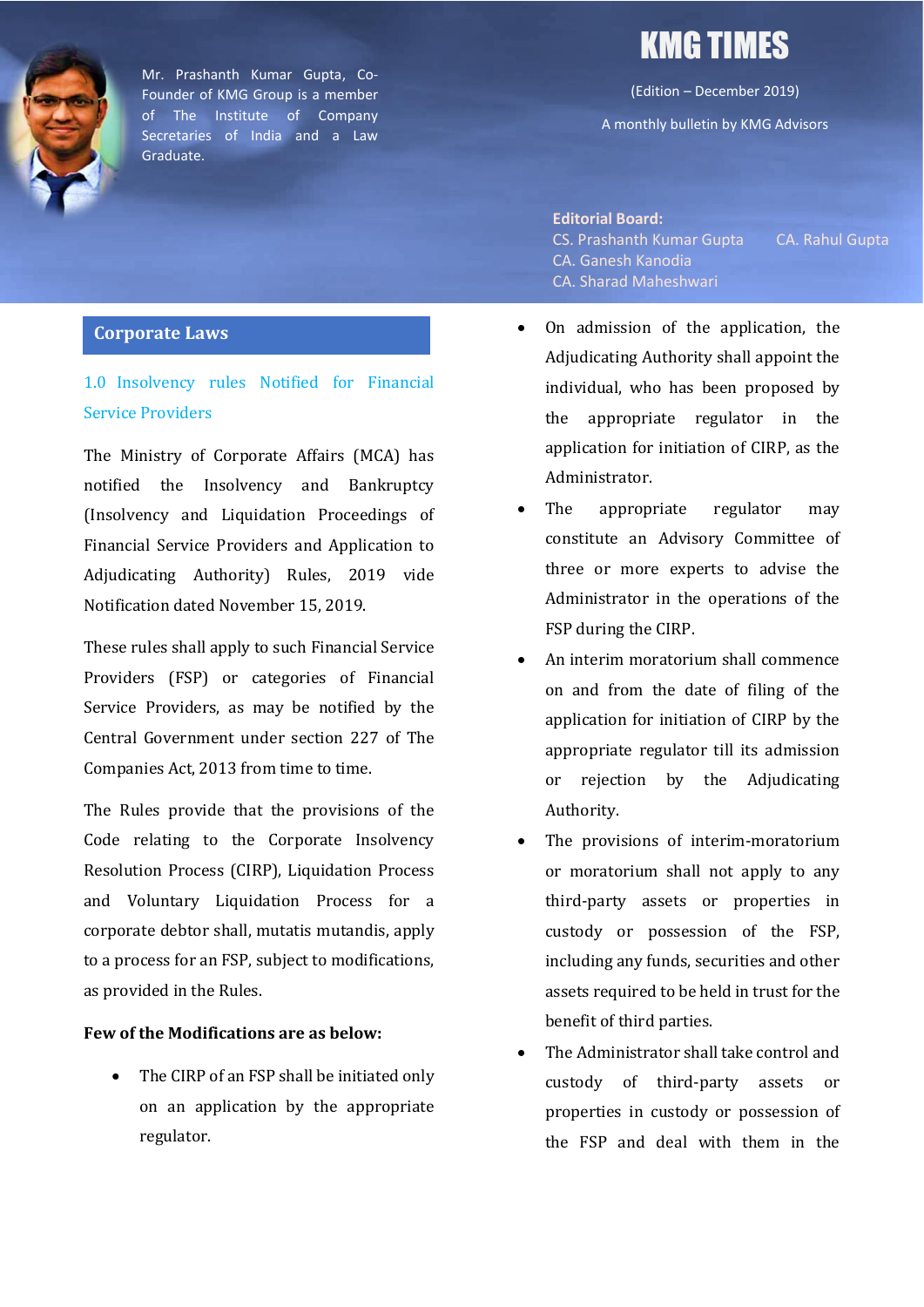manner, to be notified by the Central Government under section 227.

- The license or registration which authorises the FSP to engage in the business of providing financial services shall not be suspended or cancelled during the interim-moratorium and the CIRP.
- The FSP shall obtain prior permission of the appropriate regulator for initiating voluntary liquidation proceedings.
- The Adjudicating Authority shall provide the appropriate regulator an opportunity of being heard before passing an order for liquidation or dissolution of the FSP.

### 2.0 Reserve Bank of India specified as Regulator for Insolvency of NBFC

The Ministry of Corporate Affairs have issued Notification dated November 18, 2019 vide which The Reserve Bank of India(RBI) have been designated as Appropriate Regulator to seek corporate insolvency resolution process of nonbanking financial companies(which include housing finance companies) having assets worth of at least Rs 500 crore as per last Audited Balance Sheet under the insolvency law.

# 3.0 Non-Resident Rupee Accounts scope widened

The Reserve Bank of India has enhanced the scope of 'Special Non-resident Rupee' (SNRR) by allowing persons residing outside India to open such accounts for purposes like:

• External Commercial Borrowing in INR

- Trade credit in INR.
- Trade (Export/ Import) Invoicing in INR and
- Business related transactions outside International Financial Service Centre (IFSC) by IFSC units at GIFT city like administrative expenses in INR outside IFSC, INR amount from sale of scrap, government incentives in INR, etc. The account will be maintained with bank in India (outside IFSC).

Apart from Non-Resident Ordinary (NRO) Account, permit credit of amount due or payable to non-resident nominee from account of a deceased account holder to Non-Resident External (NRE) Account or direct remittance outside India through normal banking channels.

# 4.0 Re-export of unsold rough diamonds from Special Notified Zone of Customs without Export Declaration Form (EDF) formality

The Reserve Bank of India have issued Circular dated November 22, 2019 vide which it relaxed Para 4 of A.P. (DIR Series) Circular No.1 dated July 02, 2015.

Now, instead of only for the lot/ lots cleared at the Precious Cargo Customs Clearance Centre, Mumbai, for all the lot/ lots cleared at the Centre/s which are duly notified under Customs Act, 1962 / specified by the Central Board of Indirect Taxes & Customs, Department of Revenue, Ministry of Finance, Government of India for the above purpose, Bill of Entry shall be filed by the buyer.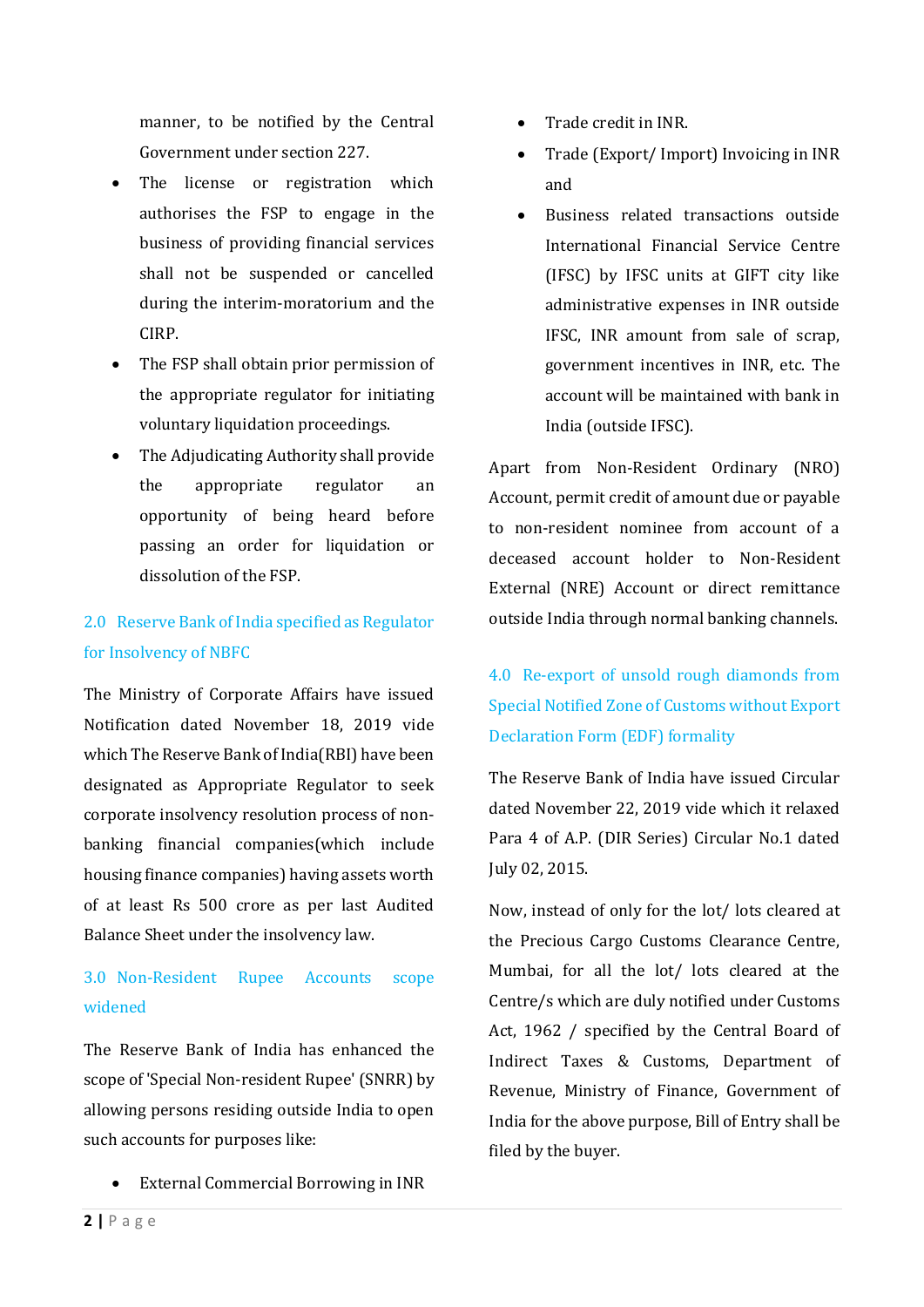AD bank may permit such import payments after being satisfied with the bona-fides of the transaction. Further, AD bank shall also maintain a record of such transactions.

### 5.0 Chit Funds Amendment Bill Passed by Parliament

The Bill has been passed by the Lok Sabha on November 20, 2019 and by the Rajya Sabha on November 28, 2019.

The Bill provides for amendments to the Chit Funds Act, 1982 to provide for the use of the terms "Fraternity Funds" and "Rotating Savings and Credit Institution" (ROSCA) as alternate names for chit funds, so that legitimate/ registered chit funds are distinguished from illegal "Prize Chits", which are entirely different and are banned under a separate legislation, namely the Prize Chits and Money Circulation Schemes (Banning) Act, 1978.

The Bill further provides for amendments to replace the term "chit amount" by "gross chit amount" and the term "prize amount" with "net chit amount", to remove confusion with respect to illegal prize chits.

The amendment Bill further raises the monetary limit of chit funds with less than four partners to Rs 3 lakh from Rs 1 lakh, and the limit for chit funds with four or more partners to Rs 18 lakh from Rs 6 lakh. It also raises the maximum limit of the commission taken by the foreman to 7% from 5%.

### 6.0 15th Finance Commission Term extended

The Union Cabinet have extended the term of 15th Finance Commission, which is to decide on division of tax and other resources between the centre and the states, by one year to October 30, 2020. The term of the commission which was originally set to end on October 30, 2019, but was extended by one month to November 30, 2019, have now been further extended.

#### **Corporate Laws**

### 1.0 Amendment in Rule 15 for Related Party **Transactions**

The Ministry of Corporate Affairs has amended Rule 15, sub-rule (3), clause (a) of Companies (Meetings of Board and its Powers) Rules, 2014 and strengthen the norms relating to limits of Related Party Transaction as per Section 188 vide Notification dated November 18, 2019. The Amendment have removed additional criteria form the rules and now only criteria for Sub Clause i, iii and iv is the limit of ten percent or more of the turnover of the company and for Sub Clause ii the limit is of ten percent or more of the Net-worth of the company and beyond the Limits Ordinary Resolution from Members is required by the company.

#### 2.0 Relaxing of Additional Fees for Form PAS 6

The Ministry of Corporate Affairs has vide General Circular dated November 28, 2019, extended the time limit for filing of Form PAS-6 without additional fees for the half-year ended on September 20, 2019 for sixty days from the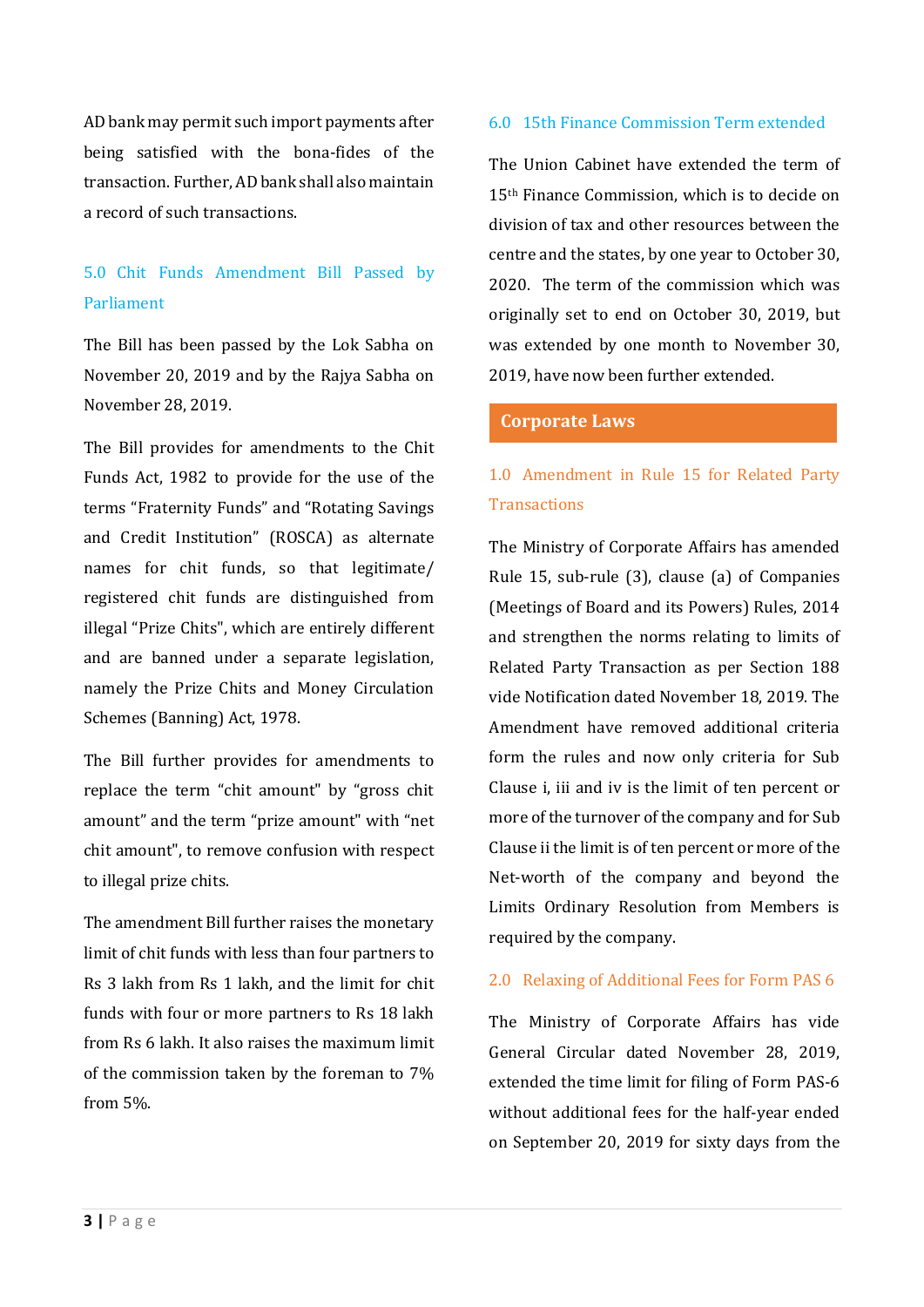date of deployment of the form on the website of the Ministry.

### 3.0 Relaxing of Additional Fees for AOC 4 and MGT 7 for UT of J & K and Ladakh

The Ministry of Corporate Affairs has vide General Circular dated November 28, 2019, extended the due date for filing e-form AOC 4, AOC 4 (CFS), AOC 4 (XBRL), MGT 7 up to January 31, 2020 without levy of additional fees for Companies having jurisdiction in the UT of  $J \& K$ and UT of Ladakh.

#### 4.0 Extension for filing of Form NFRA -2

The Ministry of Corporate Affairs has vide General Circular dated November 27, 2019, extended the last date for filing Form NFRA -2 for 60 days from the date of deployment of this form on the website of National Financial Reporting Authority (NFRA).

#### 5.0 Caution Notice from ROC

The Registrar of Companies has issue notice reminding the Companies to file pending Financial Statements and Annual Returns for the Financial Year 2015-16, 2016-17 and 2017-18. The DIN of the defaulting directors will be disqualified as per Section 164 of the Companies Act, 2013 if the Pending Returns are not filed and compliance of the provisions of the Act are not complied with.

### **TAXATION**

1.0 Generation and quoting of DIN on any communication issued by the officers of the CBIC

The Central Board of Indirect Taxes and Customs (CBIC) has made it mandatory for its officers to quote the Document Identification Number ("DIN") in all of the documents issued by its officers to tax payers and other concerned persons. The same shall be started w.e.f. November 8, 2019.

This would create digital directory for maintaining a proper audit trail of such communication. DIN has been made mandatory in each and every case except for the exceptions as specified.

# 2.0 Extension of dues dates for GST Annual Return and GST Reconciliation Form

The due dates for furnishing GST Annual Return and GST Reconciliation Form for Financial Year 2017-18 has been extended till December 31, 2019 and for Financial Year 2018-19 till March 31, 2020.

# 3.0 Simplification of GST Annual Return and GST Audit Form

CBIC has amended the GSTR 9 (GST Annual Return) and GSTR 9C (GST Reconciliation Form). The major changes made in the forms are as follows:

#### **GSTR-9**

- Option to fill the supplies details net of debit notes and credit notes in case there is any difficulty in reporting the values.
- Option to report the breakup of ITC into inputs, input services or capital goods. Now the same can be reported under the head inputs only.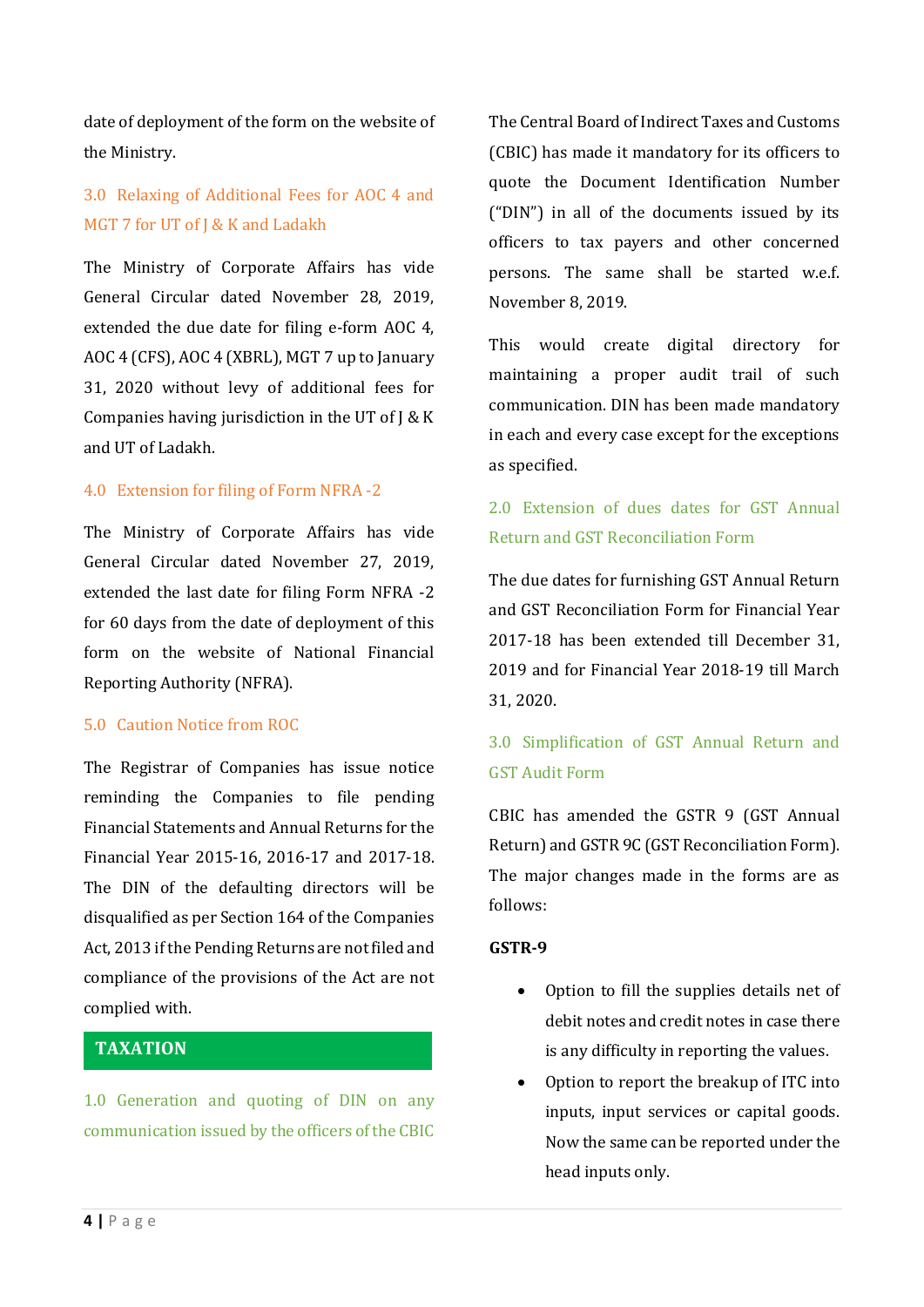• HSN wise details of Inward supplies and outward supplies are not mandatory now.

### **GSTR-9C**

- Option to report reconciliation differences in Table 5O instead of reporting in 5B to 5G.
- Filling of table 14: Expense wise credits being made not mandatory.
- Cash flow statement is required to be submitted wherever applicable.
- The wording of the certificate from "True & Correct" has been changed to "True & Fair".

# 4.0 Clarification on restriction of ITC availment up to 20%

CBIC has clarified various issues related to the availment of GST Credit up to 20% of eligible credits which are as follows:

- Taxpayers may avail full ITC in respect of IGST paid on import, documents issued under RCM, credit received from ISD etc. which are outside the ambit of subsection (1) of section 37, provided that eligibility conditions for availment of ITC are met in respect of the same.
- The restriction imposed is not supplier wise and is on consolidated basis. The Credit available under rule 36(4) is linked to total eligible credit from all the suppliers.
- The balance ITC may be claimed by the taxpayer in any of the succeeding

months provided details of requisite invoices are uploaded by the suppliers.

# 5.0 Blocking and Unblocking of Generation of E Way Bills w.e.f. December 2, 2019

CBIC is going to apply the functionality of blocking and unblocking of E way bill w.e.f December 2, 2019. Taxpayers who have not filed their GSTR-3B return for the months of September 2019 and October 2019, their EWB generation facility will be blocked from December 2, 2019.

On Filing of the GSTR 3B in the GST Common Portal making the pendency of return filing to less than 2 months, the GSTIN will get automatically updated as 'Unblock' within a day in the eWaybill system and the tax payer can continue with e-way bill generation without any cautionary message.

However, if the status is not updated in e-waybill system, then the taxpayer can do it by going to the e-Waybill portal and clicking on option: Search-> Update Block Status.

Manual applications can also be submitted for Unblocking of E Way bills by approaching the jurisdictional tax officials. The order for the rejection or acceptance of application will be uploaded on GST Portal.

### 6.0 Clarification on GST rates on Job Work

CBIC has clarified that the newly notified Job work rates of 12% and 18% at the entries at items (id) and (iv) under heading 9988 in notification no. 11/2017 are two different entries.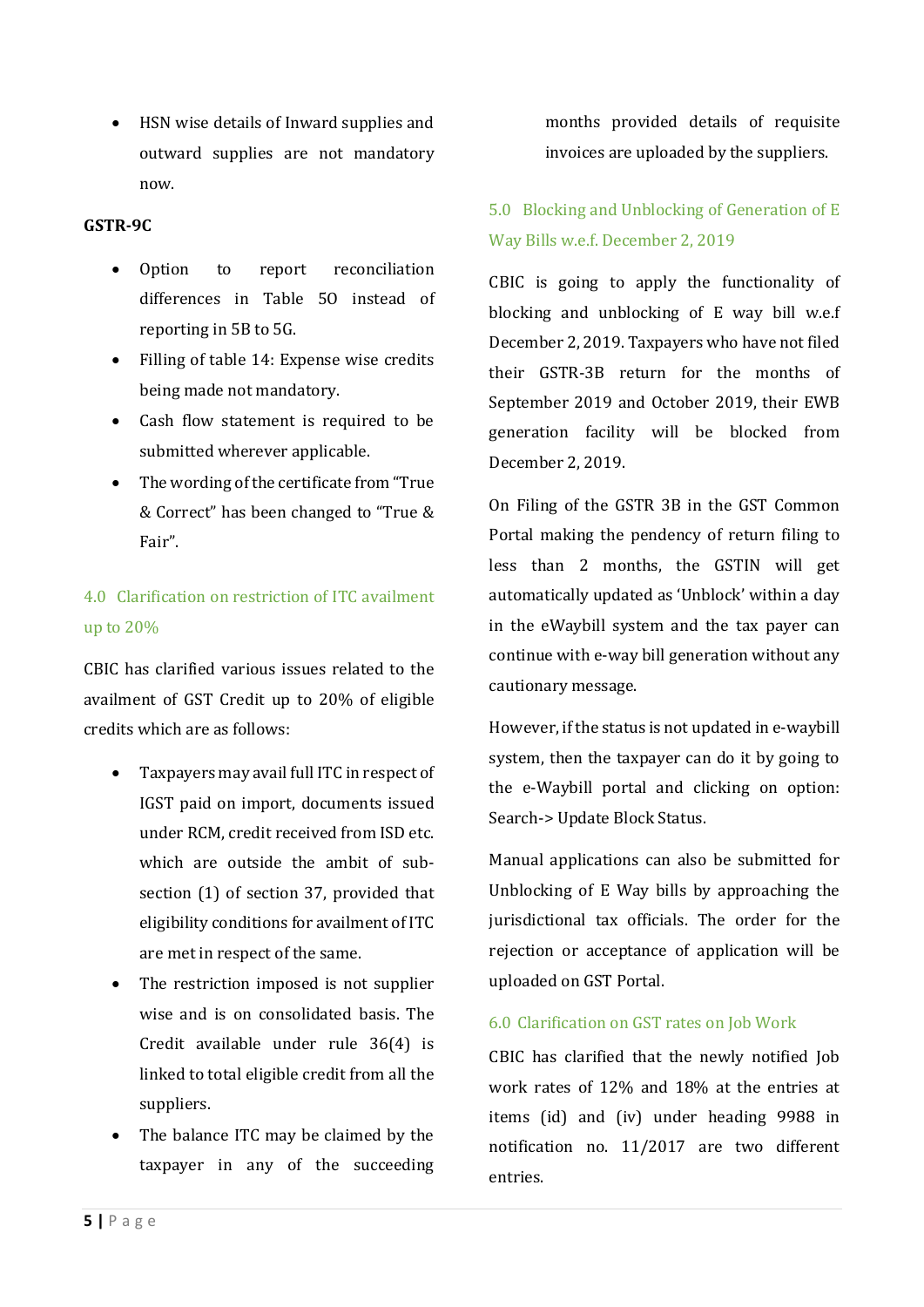Clarification has been issued that rate of 12% is applicable in case of goods Job work being done by Job worker on goods belonging to registered persons.

For job work done on goods belonging to unregistered persons, GST rate of 18% will be applicable. For specific cases, job work rates have been notified at separate line entries other than above two entries.

# 7.0 Exemption provided to Land and Building received by a resident of an unauthorized colony in Delhi

The CBDT has inserted a new rule – 11UAC to provide for exemption under section 56(2)(x) of Income Tax Act. As per this section, where a person receives any money, immovable property or property other than immovable property without consideration or with inadequate consideration, income tax shall be charged in this case.

This newly inserted rules provide for exemption from this section in case of land or building, or both received by a resident of an unauthorized colony in the NCT of Delhi, where the Central Government by notification in the Official Gazette, regularized the transactions of such immovable property based on specified documents availability.

# 8.0 Amendment of Income tax rules to allow Interchangeability of PAN and Aadhaar

In line with the amendments made by Finance (No.2) Act, 2019, consequential amendments have been made in the income tax forms to allow quoting of Aadhaar Number instead of PAN at appropriate places.

Now Aadhaar can be quoted instead of PAN in Tax Audit Forms 3CA-3CD, TDS Return Forms, 15G/15H Forms and many other forms under income tax laws.

### 9.0 Due dates notified for deposit of TDS and issue of TDS Certificate under section 194M

CBDT has notified the Due dates for deposit of TDS deducted under section 194M (TDS deduction in case of contractual or professional services received by individual or HUF not subjected to audit). The individual / HUF is required to deposit the tax deducted within 30 days from the end of the month in which the deduction was made.

The tax must be deposited along with a challancum-statement in Form 26QD.

Additionally, the TDS certificate in Form 16D shall be issued to the contractor or professional within 15 days from the due date of depositing tax.

### **SEBI**

## 1.0 Disclosure norms on loan defaults for listed companies

The Securities and Exchange Board of India (SEBI) have issued Circular dated November 21, 2019 which provides that Listed Entities shall make disclosure of any default on loans, including revolving facilities like cash credit, from banks / financial institutions which continues beyond 30 days.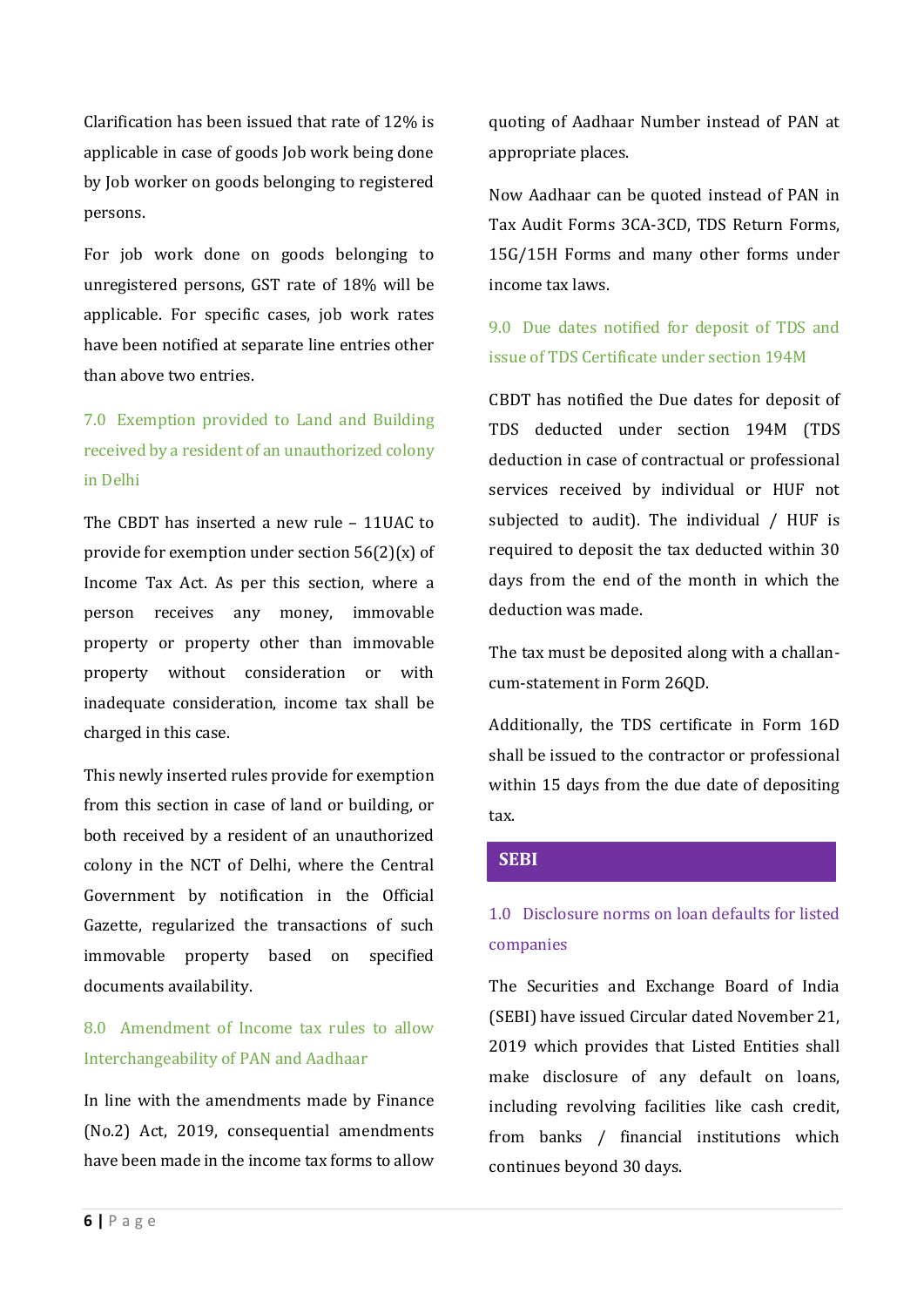The disclosure shall be made promptly, but not later than 24 hours from the 30<sup>th</sup> day of such default.

It provides that in case of unlisted debt securities i.e. NCDs and NCRPS, the disclosure shall be made promptly but not later than 24 hours from the occurrence of the default. This is in line with the existing disclosure requirements specified for listed debt instruments.

The Circular exempts disclosures pertaining to default of listed NCDs / listed NCRPS / listed Commercial paper. The same would continue to be made as per the present provisions of the SEBI Regulations and Circulars issued thereunder.

The Circular further specifies Formats for Disclosures which shall be made within 7 days from the end of each quarter. The Circular shall be effective from January 01, 2020.

# 2.0 Guidelines for preferential issue by listed Real Estate Investment Trust (REIT)

The Securities and Exchange Board of India have issued detailed guidelines for preferential issue of units and institutional placement of units by a listed Real Estate Investment Trust (REIT) vide Circular dated November 27, 2019.

Highlights of the conditions provided in the Guidelines:

• Listed REIT may make a preferential issue of units if it have been listed on a stock exchange for a period of at least six months prior to the date of issuance or for an institutional placement of units under these guidelines, if it has been listed for a minimum of 12 months.

- The REIT has obtained in principle approval of the stock exchange(s) for listing of units proposed to be issued under these guidelines.
- The REIT is in compliance with all the conditions for continuous listing and disclosure obligations under the REIT Regulations and circulars issued thereunder.
- None of the respective promoters or partners or directors of the sponsor(s) or manager or trustee of the REIT is a fugitive economic offender declared under section 12 of the Fugitive Economic Offenders Act, 2018.
- The REIT shall not make any subsequent institutional placement until the expiry of six months from the date of the prior institutional placement made pursuant to one or more special resolution.
- The units shall be allotted in the dematerialized form only and shall be listed on the stock exchange(s) where the units of the REIT are listed.

# 3.0 Norms for Debt Exchange Traded Funds (ETFs)/Index Funds

The Securities and Exchange Board of India have issued Circular dated November 29, 2019 and specified Norms for Debt Exchange Traded Funds (ETFs)/Index Funds. Few of the norms prescribed for Debt ETFs/Index Funds to be adopted by all AMCs are that: